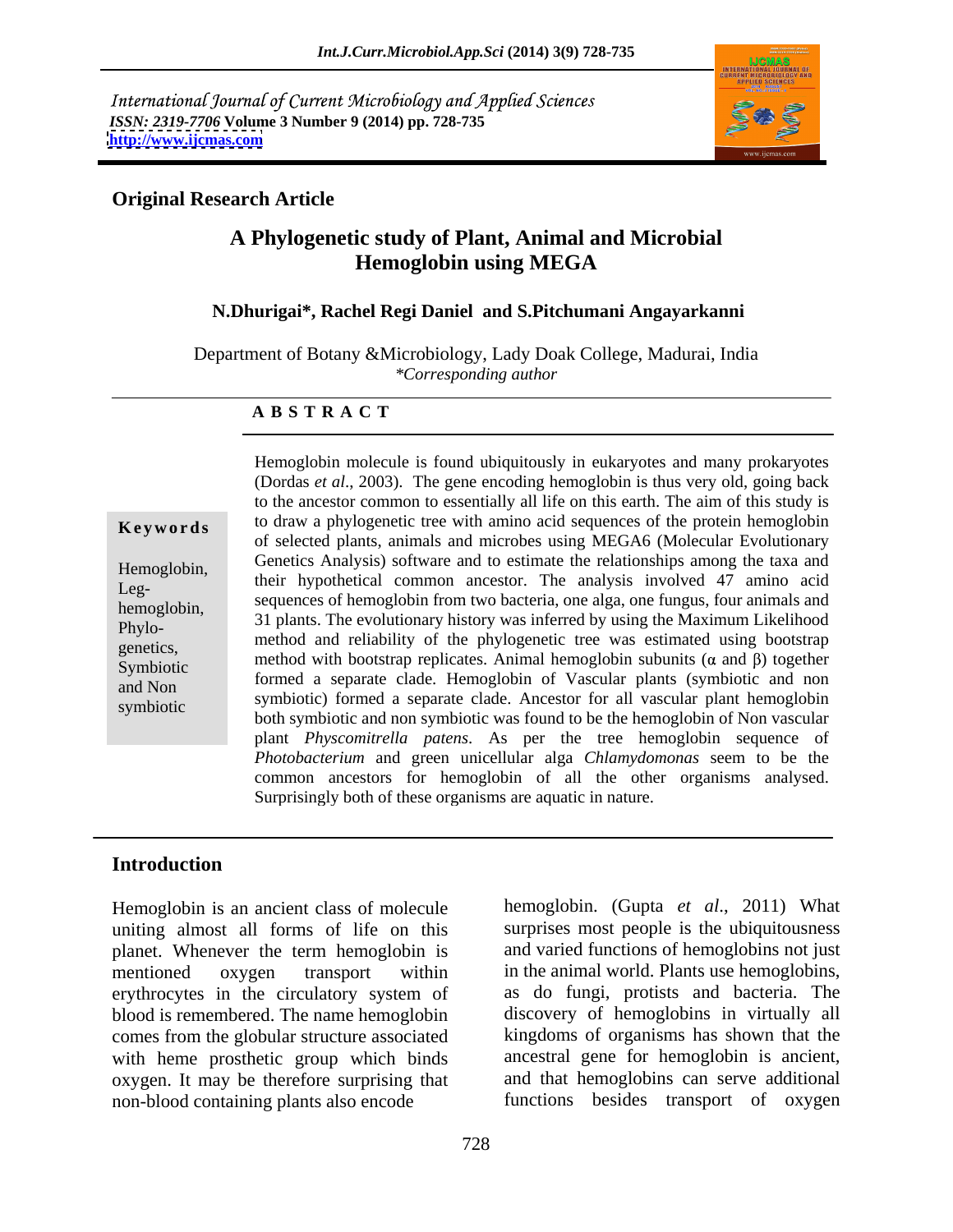between tissues, ranging from intracellular Plant hemoglobins constitute a diverse

The concentration of hemoglobin in developing tissues. Symbiotic hemoglobins erythrocytes is in the order of ten in nodules have mostly evolved from class 2 millimolars whilst that of myoglobin in the hemoglobins. Class 3 hemoglobins are skeletal muscle is in the sub millimolar truncated and represent a clade with a very range. In plants, hemoglobin was first low similarity to class 1 and 2 hemoglobins. studied within symbiotic nitrogen-fixing root nodules, where "leghemoglobin" (legHb) plays a key role transporting free oxygen away from the oxygen-sensitive-nitrogenase Comparative enzyme. The concentration of legHb can sequences is an increasingly important reach 0.7 mM in nodules rendering them component of biological research (Lipman with their characteristic red color. In case of *et al.,* 1989). Accurate multiple sequence plants that produce hemoglobins with a non-<br>alignments of proteins are very important to symbiotic role the concentrations are usually several areas of computational biology and in the range of 5 20 µM upon induction, too provide an understanding of phylogenetic low for plants to be red. (Gupta *et al.*, 2011) history of domain families, their In plants, hemoglobins were first identified identification and classification in species, which could fix nitrogen via symbiosis with bacteria. Recent findings suggested that another class of hemoglobins Phylogenetic analysis is sometimes regarded termed as non-symbiotic hemoglobins were as being an intimidating, complex process present throughout the plant kingdom and that requires expertise and years of were expressed differentially during plant experience. In fact, it is a fairly development. Limited data available straightforward process that can be learned suggested that non-symbiotic hemoglobins quickly and applied effectively. Several were involved in hypoxic stress and oversupply of nutrients. tree from molecular data for novices.

Recently non-symbiotic hemoglobin genes The Molecular Evolutionary Genetics species(Reddy, 2007) Thus, two different species and a symbiotic type that is induced set of homologous sequences and upon nodulation. (Hardison, 1998).

oxygen transport to catalysis of redox group of hemeproteins and evolutionarily reactions (Hardison, 1998) However, belong to three different classes. Class 1 hemoglobins not only bind oxygen but also hemoglobins possessan extremely high other ligands such as nitric oxide (NO), affinity to oxygen and their main function carbon monoxide (CO), hydrogen sulfide consists in scavenging of nitric oxide (NO) (H2S) and even organic molecules such as at very low oxygen levels. Class 2 certain membrane lipids (Gupta *et al.*, 2011) hemoglobins have a lower oxygen affinity and they facilitate oxygen supply to They may regulate oxygen delivery at high O2 concentrations. (Gupta *et al*., 2011)

> analysis of amino acid history of domain families, their identification and classification (Chakrabarthi *et al*., 2006).

steps are required to produce a phylogenetic

were identified from both nitrogen and non- Analysis (MEGA) software is used to nitrogen fixing dicot and from monocot types of hemoglobin have been discovered programs, and to deal with multiple file in plants, a non symbiotic type that is widely formats from one step to another (Tamura *et*  distributed and perhaps ubiquitous among *al.,* 2011). The first step, identification of a The Molecular Evolutionary Genetics implement all those steps, thereby eliminating the need to learn several set of homologous sequences and downloading those sequences, is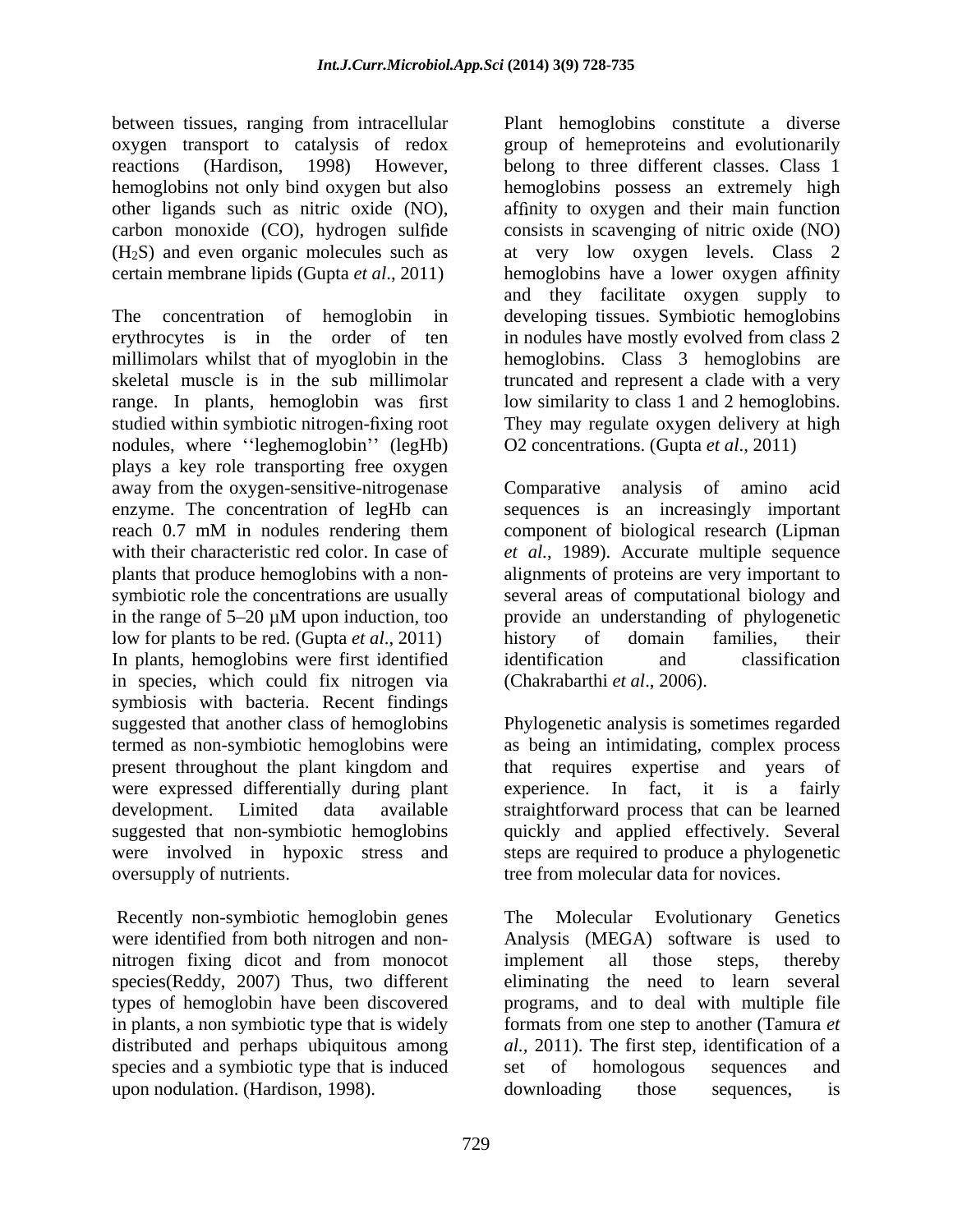implemented by MEGA's own browser built on top of the Google Chrome toolkit. For the second step, alignment of those sequences, The sequences were aligned using MEGA offers two different algorithms: ClustalW and MUSCLE. For the third step, construction of a phylogenetic tree from the aligned sequences, MEGA offers many

beginning with MEGA's Models feature, which permits selecting the most suitable substitution model was illustrated. Finally, **Results and Discussion** MEGA provides a powerful and flexible interface for the final step, actually drawing the tree for publication. Here a step-by-step protocol is presented in sufficient detail to allow a novice to start with a sequence of with CLUSTAL W method of MEGA 6 interest and to build a publication-quality version tree illustrating the evolution of an appropriate set of homologs of that sequence Molecular phylogenetic analyses of

Thus a phylogenetic study of Plant, animal representative microbial and animal and microbial hemoglobin using the **hemoglobins** was carried out using software MEGA would be useful to analyze the evolutionary relationship of the was done to test the reliability of the tree organisms. This Paper aims to provide the phylogenetic relationship between selected plants, animals and microbes based on the amino acid sequence of the protein hemoglobin using MEGA.

Phylogenetic and molecular evolutionary analyses were conducted using MEGA All the plants with class I hemoglobins formed version 6 (Tamura, Stecher, Peterson, Filipski, and Kumar 2013).<br>Symbiotic hemoglobins

## **Step 1: Acquiring the sequences**

For the present study 47 amino acid <http://www.ncbi.nlm.nih.gov/protein> of NCBI protein data base.

#### **Step 2: Aligning the sequences**

The sequences were aligned using CLUSTAL W method.

### **Step 3: Estimating the Tree**

different methods. The phylogenetic tree was constructed using Here the maximum likelihood method, reliability of the tree was estimated by Maximum Likelihood method. And the bootstrapping with bootstrap replicates.

## **Results and Discussion**

The sequences listed in Table I were selected from Protein Database of NCBI and Multiple sequence alignment was performed with CLUSTAL W method of MEGA 6 version.

(Hall, 2013). alignments of hemoglobins (Symbiotic and Molecular phylogenetic analyses of non-symbiotic) of selected plant with representative microbial and animal hemoglobins was carried out Maximum likelihood method. Bootstrapping with 300 boot strap replicates.

> The phylogenetic tree in the Figure I revealed the following results.

**Materials and Methods** symbiotic) formed a separate clade which in Hemoglobin of plants (symbiotic and non turn gave rise to two major Nested clades.

one nested clade of plants.

sequences were chosen from the link  $\frac{A_1}{B_2}$  regreted close. The subspective integration of the sequences Symbiotic hemoglobins namely the Leghemoglobin (Class II plant hemoglobins) of all 13 plants along with Class II hemoglobin of 2 non symbiotic plants namely *Brassica napus* & *Arabidopsis lyrata subsp. lyrata* formed another nested clade.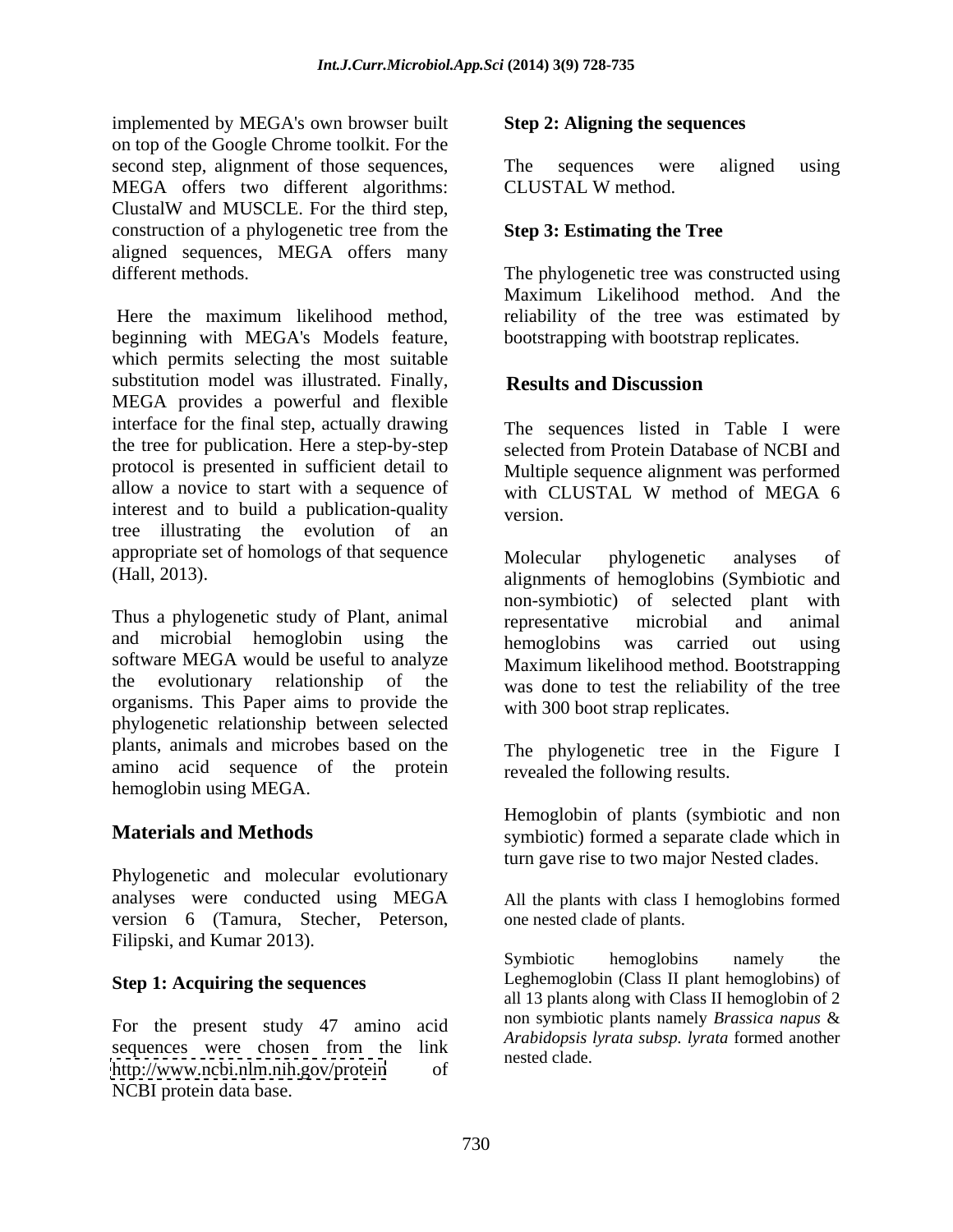of plants formed two nested clades though differences in their function as stated by Gupta *et al.*, 2011. Class 1 hemoglobins tree we should be trusted. (Hall, 2013). possess an extremely high affinity to oxygen oxygen levels. Class 2 hemoglobins have a lower oxygen affinity and they facilitate mostly evolved from class 2 hemoglobins.

globins forming the nested clades. This

As per the tree hemoglobin sequences of hemoglobin of the terrestrial organisms

reliability of the cluster descending from was shown next to the branches. that node; the higher the number, more

As expected Class I and Class II hemoglobin reliable was the estimate of taxa that within a common clade of Plant percentage greater than 70 were considered Hemoglobins. This could be because of the more reliable and the rest were not and their main function consists in with 300 replicates. And the nodes with scavenging of nitric oxide (NO) at very low more than 50% were displayed in the descend from that node. Nodes with considered. Thus it revealed which part of tree we should be trusted. (Hall, 2013). Based on this Bootstrap analysis was done phylogenetic tree shown in Fig I.

oxygen supply to developing tissues. The evolutionary history was inferred by Symbiotic hemoglobins in nodules have using the Maximum Likelihood method As such they can be considered as a subclass [1]. The tree with the highest log likelihood of Class 2 hemoglobins of plants. (-6081.0606) was shown. The percentage of Animal hemoglobin subunits together together was shown next to the branches. formed a separate clade with alpha and beta Initial tree(s) for the heuristic search were report is in accordance with statement given Neighbor-Join and BioNJ algorithms to a by Goodman *et al*. 1987. He reported that matrix of pairwise distances estimated using the amino acid sequences of the  $\alpha$ - and  $\beta$ - a JTT model, and then selecting the globins were approximately 50% identical, topology with superior log likelihood value. regardless of which vertebrate species was A discrete Gamma distribution was used to the source, arguing that these two genes model evolutionary rate differences among would have descended from a common sites (5 categories (+*G*, parameter = ancestor approximately 450 million years 4.8179)). The rate variation model allowed ago, in the ancestral jawed vertebrate. for some sites to be evolutionarily invariable Microbes form the Out group. less than 95% site coverage were eliminated. *Photobacterium* and green unicellular alga That is, fewer than 5% alignment gaps, *Chlamydomonas* were found to be the missing data, and ambiguous bases were common ancestors for hemoglobin of all the allowed at any position. There were a total other organisms analysed. Surprisingly both of 132 positions in the final dataset. of these organisms are aquatic in nature. The Evolutionary analyses were conducted in namely the fungi *Colletotricum falcatum* inferred from 300 replicates is taken to and the bacterium *Rhizobium*  represent the evolutionary history of the taxa *leguminosarum* seem to have evolved from analyzed. The percentage of replicate trees the hemoglobin of aquatic organisms. The which the associated taxaclustered Bootstrap percentages indicated the together in the bootstrap test (300 replicates) based on the Whelan And Goldman model trees in which the associated taxa clustered obtained automatically by applying  $([-1]$ , 0.0000% sites). The analysis involved 47 amino acid sequences. All positions with MEGA6 [2]. The bootstrap consensus tree was shown next to the branches.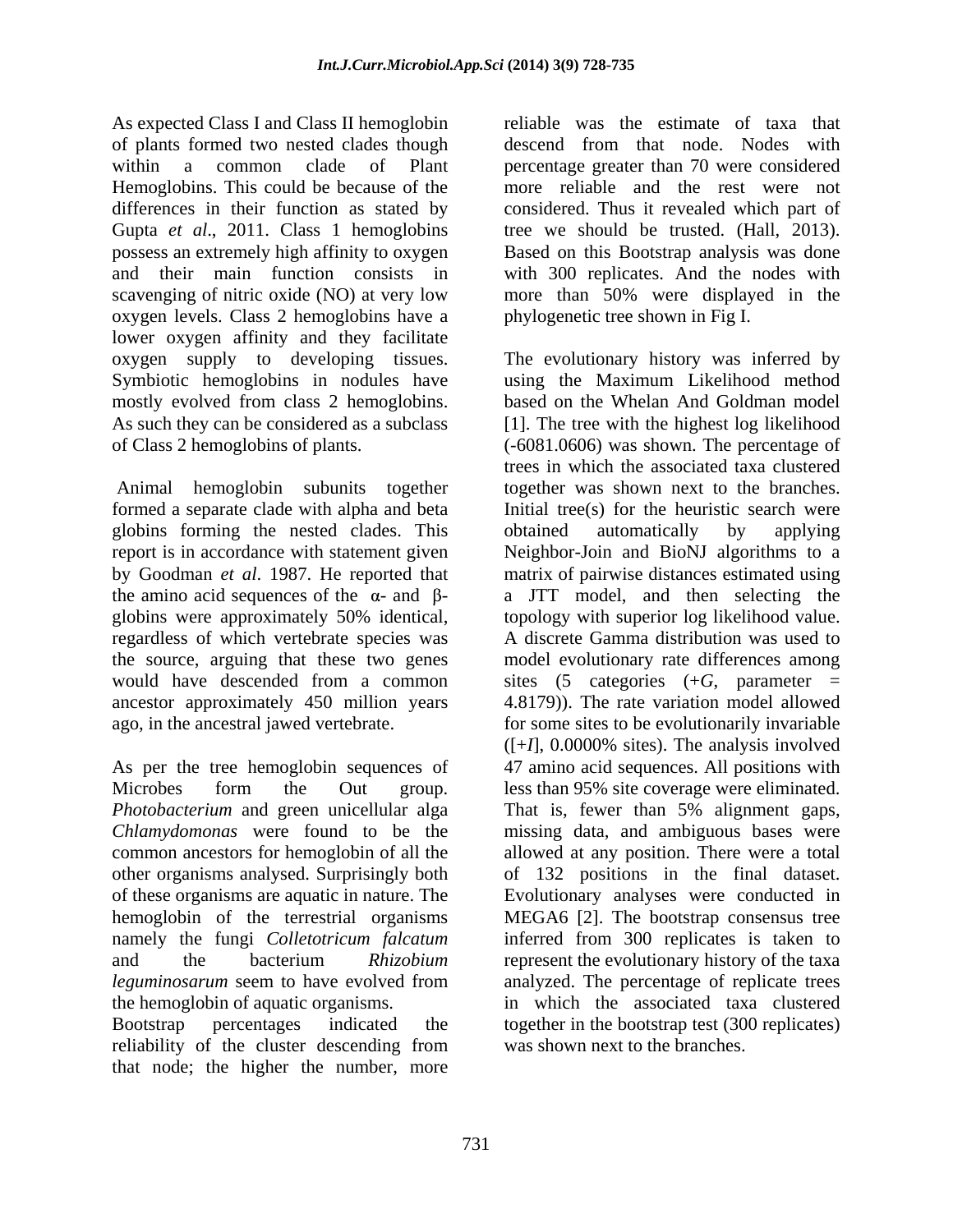|     | <b>Plant: Symbiotic hemoglobin sequences</b>                                                                          |
|-----|-----------------------------------------------------------------------------------------------------------------------|
|     | >gi 77994689 gb ABB13622.1  leghemoglobin [Astragalus sinicus]                                                        |
| 2.  | >gi 495289 gb AAA18503.1  leghemoglobin [Canavalia lineata]                                                           |
| 3.  | $>$ gi 169995 gb AAA33980.1  leghemoglobin [Glycine max]                                                              |
| 4.  | >gi 11230993 dbj BAB18108.1  leghemoglobin [Lotus japonicus]                                                          |
| 5.  | >gi 2921626 gb AAC04853.1  leghemoglobin [Lupinus luteus]                                                             |
| 6.  | >gi 166388 gb AAA32657.1  leghemoglobin [Medicago sativa]                                                             |
|     | >gi 19663 emb CAA40899.1  leghemoglobin [Medicago truncatula]                                                         |
| 8.  | >gi 169351 gb AAA33767.1  leghemoglobin [Phaseolus vulgaris]                                                          |
| 9.  | >gi 2723412 dbj BAA24088.1  leghemoglobin [Pisum sativum]                                                             |
|     | >gi 20953 emb CAA46704.1  leghemoglobin [Psophocarpus tetragonolobus]                                                 |
| 11. | >gi 21375 emb CAA32044.1  leghemoglobin [Sesbania rostrata]                                                           |
| 12. | $>$ gi 122087146 sp P02232.2 LGB1_VICFA [Vicia faba]                                                                  |
|     | 13. $ >g_i 1177057 gb AAA86756.1 leghemoglobin I[Vigna unguiculata]$                                                  |
|     | <b>Plant: Non Symbiotic hemoglobin sequences</b>                                                                      |
| 14. | >gi 475566186 gb EMT14978.1  Non-symbiotic hemoglobin [Aegilops tauschii]                                             |
| 15. | $>$ gi 84993584 dbj BAE75956.1  nonsymbiotic hemoglobin [Alnus firma]                                                 |
| 16. | >gi 297330635 gb EFH61054.1  non-symbiotic hemoglobin 2 [Arabidopsis lyrata subsp. lyrata]                            |
| 17. | $>$ gi 2581783 gb AAB82769.1  class 1 non-symbiotic hemoglobin [Arabidopsis thaliana]                                 |
| 18. | >gi 559807528 gb AHB20278.1  non-symbiotic hemoglobin class 1 [Beta vulgaris subsp.                                   |
|     | <i>vulgaris</i> ]                                                                                                     |
| 19. | >gi 15809392 gb AAK07741.1  class 2 non-symbiotic hemoglobin [ <i>Brassica napus</i> ]                                |
| 20. | $>$ gi 18015 emb CAA37898.1  hemoglobin [Casuarina glauca]                                                            |
| 21  | $>$ gi 1276977 gb AAA97887.1  nonsymbiotic hemoglobin [Glycine max]                                                   |
|     | >gi 62548111 gb AAX86687.1  non-symbiotic hemoglobin protein [Gossypium hirsutum]                                     |
| 23. | >gi 2071976 gb AAB70097.1  hemoglobin [Hordeum vulgare]                                                               |
| 24. | >gi 77799654 dbj BAE46739.1  nonsymbiotic hemoglobin [Lotus japonicus]                                                |
| 25. | $>$ gi 11095158 gb AAG29748.1 AF172172_1 non-symbiotic hemoglobin [Medicago sativa]                                   |
| 26. | >gi 657388440 gb KEH30375.1  Non-symbiotic hemoglobin [Medicago truncatula]                                           |
| 27. | $>$ gi 125661837 gb ABN49927.1  hemoglobin [Myrica gale]                                                              |
| 28. | $>$ gi 2058498 gb AAC49882.1  hemoglobin 1 [Oryza sativa Indica Group]                                                |
| 29. | >gi 14701802 gb AAK72229.1  hemoglobin 1 [Oryza sativa Japonica Group]                                                |
| 30. | $>$ gi 7658243 gb AAF66104.1 AF218049_1 non-symbiotic hemoglobin [ <i>Physcomitrella patens</i> ]                     |
|     | 31. $\frac{1}{2}$ = 21. $\frac{1}{20909306\text{gb}}[AAP37043.1]$ nonsymbiotic hemoglobin [ <i>Raphanus sativus</i> ] |
|     | >gi 12963875 gb AAK07676.1  non-symbiotic hemoglobin class 1 [Solanum lycopersicum]                                   |
|     | 33. $\left  \right  >$ gi 27085253 gb AAN85431.1  hemoglobin [Solanum tuberosum]                                      |
| 34. | >gi 377643998 gb AFB70892.1  non-symbiotic hemoglobin [Vigna radiata]                                                 |
|     | 35. $ >g_i 7271869 gb AAF44664.1 AF236080_1$ hemoglobin [Zea mays]<br><b>Animal Hemoglobin sequences</b>              |
| 36. | $>$ gi 49169791 ref NP_990820.1  hemoglobin subunit beta [Gallus gallus]                                              |
| 37. | $>$ gi 52138655 ref NP_001004376.1  hemoglobin subunit alpha-A [Gallus gallus]                                        |
| 38. | $>$ gi 27819608 ref NP 776342.1  hemoglobin subunit beta [ <i>Bos taurus</i> ]                                        |
| 39. | $>$ gi 116812902 ref NP_001070890.2  hemoglobin subunit alpha [ <i>Bos taurus</i> ]                                   |
| 40. | $>$ gi 28558 emb CAA23752.1  hemoglobin alpha chain [Homo sapiens]                                                    |
| 41. | $>$ gi 183830 gb AAA52634.1  beta hemoglobin [Homo sapiens]                                                           |
|     | 42. >sp P0CH25 HBA1_CAPHI Hemoglobin subunit alpha-1 OS=Capra hircus GN=HBA1 PE=1                                     |
|     |                                                                                                                       |

# **Table.I** List of Organisms used for the Phylogenetic analysis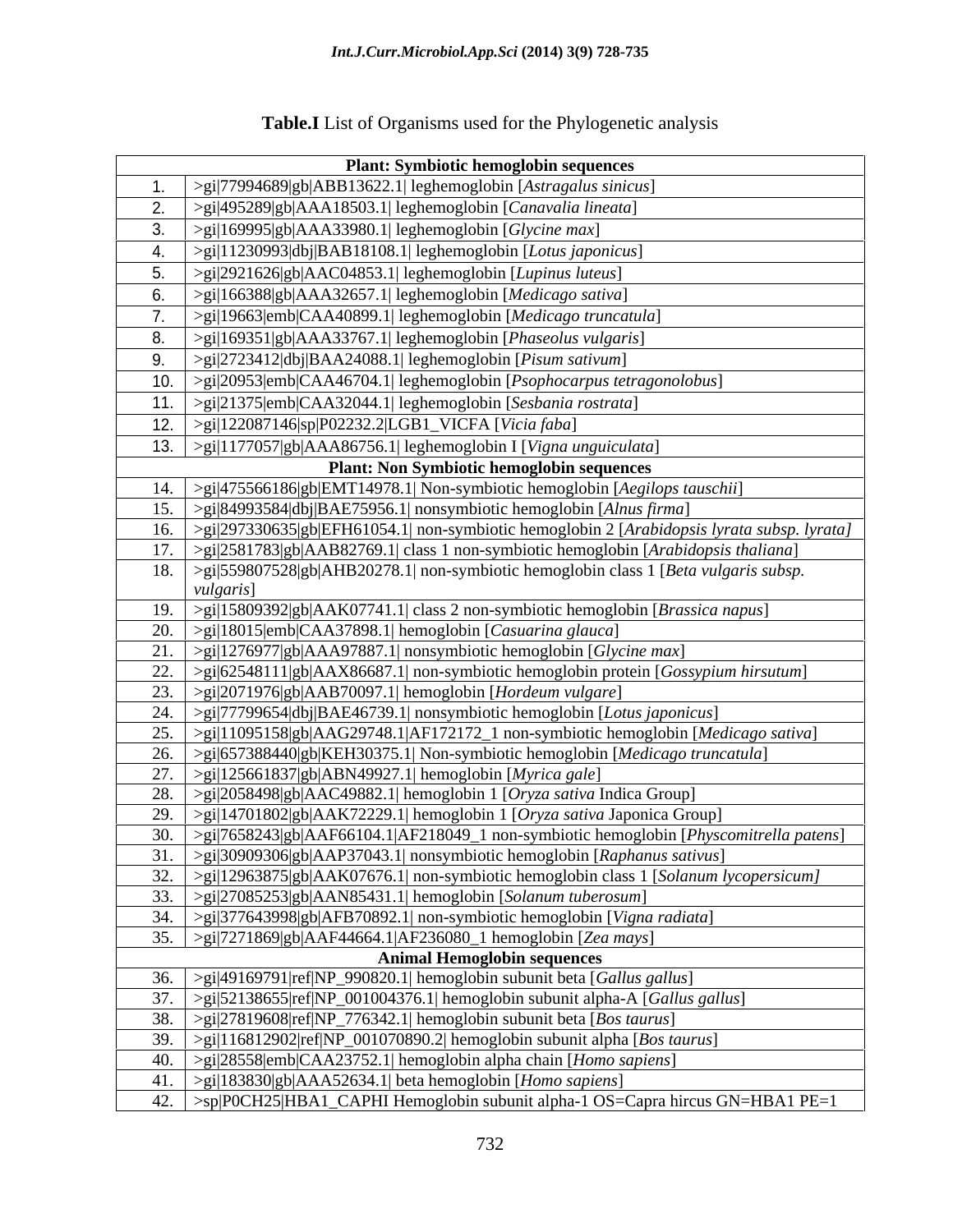| $SV=1$                                                                                                |
|-------------------------------------------------------------------------------------------------------|
| 43. >sp P02078 HBBC_CAPHI Hemoglobin subunit beta-C OS=Capra hircus GN=HBBC PE=2                      |
| $SV = 2$                                                                                              |
| Hemoglobin sequence of Bacteria, fungi and Algae                                                      |
| $\leq$ > $\leq$ > $\leq$  489640169 ref WP_003544609.1  hemoglobin [ <i>Rhizobium leguminosarum</i> ] |
| $ >$ gi 441429904 gb ELR67355.1  hemoglobin [ <i>Photobacterium sp.</i> AK15]                         |
| 46.   >gi 380471629 emb CCF47182.1  hemoglobin [Colletotrichum higginsianum]                          |
| 47. $\vert$ >gi 10835657 pdb 1DLY A Chain A, X-Ray Crystal Structure Of Hemoglobin From The Green     |
| Unicellular Alga Chlamydomonas eugametos                                                              |

### **Figure.I Molecular Phylogenetic analysis by Maximum Likelihood method**

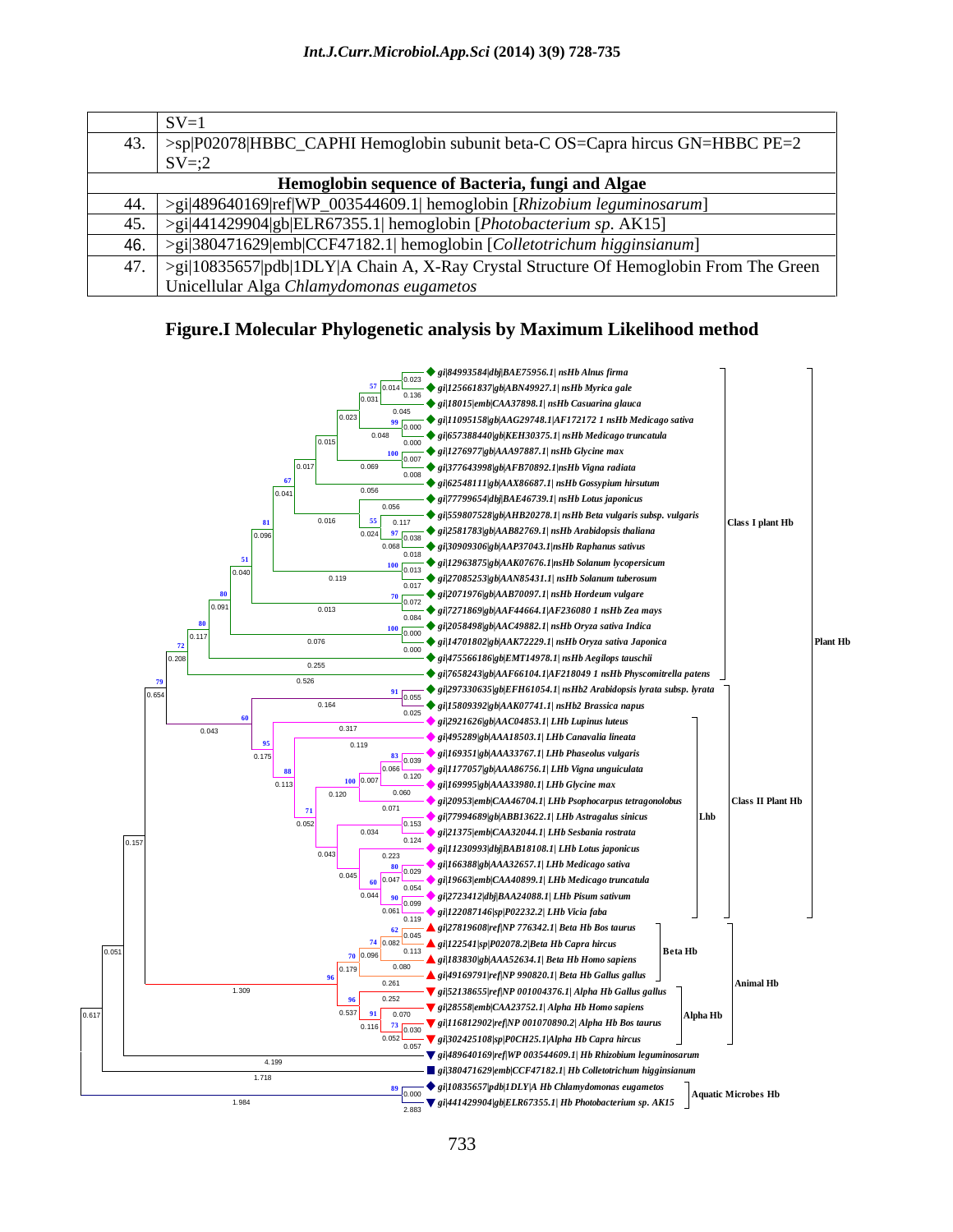| Alnus firma<br>Nitrogen Fixing<br>Casuarina glauca<br>Fagales<br>Non Legumes<br>Myrica gale<br>Medicago sativa<br>Medicago truncatula<br>Nitrogen Fixing<br>Fabales<br>legumes<br>Glycine max<br>Vigna radiate<br>$\mathcal{L}$<br>Gossypium hirsutum<br>Malvales<br>Cotton<br>Nitrogen Fixing<br>Lotus japonicas<br>$\mathbf{Q}$<br>Fabales<br>legumes<br>Non-symbiotic<br>Beta vulgaris subsp. vulgaris<br>Caryophyllales<br>10.<br>Beet<br>Hb<br>Arabidopsis thaliana<br>Members of<br>Brassicales<br><b>Brassicales</b><br>Raphanus sativus<br>Solanum lycopersicum<br>Solanales<br>Solanales<br>Solanum tuberosum<br>members<br>14.<br>Hordeum vulgare<br>Zea mays<br>Oryza sativa Indica Group<br>Poales<br>17.<br>Monocots<br>Oryza sativa Japonica Group<br>Plantae<br>Aegilops tauschii<br>19.<br>Non Vascular<br>Physcomitrella patens<br>Funariales<br>Plant<br>Arabidopsis lyrata subsp. lyrata<br>Members of<br>Non-symbiotic<br>21<br>Brassicales<br>Class 2 Hb<br>Brassicales<br>Brassica napus<br>22<br>Lupinus luteus<br>Canavalia lineata<br>Astragalus sinicus<br>つち<br>Sesbania rostrata<br>26<br>Lotus japonicus<br>Glycine max<br>28<br>Leguminous<br>Symbiotic Lhb<br>Fabales<br>Psophocarpus tetragonolobus<br>29.<br>plants<br>Phaseolus vulgaris<br>30.<br>Vigna unguiculata<br>Medicago sativa<br>32 <sub>1</sub><br>Medicago truncatula<br>33.<br>34.<br>Pisum sativum<br>35.<br>Vicia faba<br><b>Bos Taurus</b><br>36.<br>Artiodactyla<br>37.<br>Capra hircus<br>Hemoglobin -<br>$\beta$ subunit<br>Primates<br>38.<br>Homo sapiens<br>Gallus gallus<br>39.<br>Galliformes<br>Vertebrates<br>Animalia<br>Gallus gallus<br>40.<br>41.<br>Homo sapiens<br>Primates<br>Hemoglobin -<br>$\alpha$ subunit<br>42.<br><b>Bos Taurus</b><br>Artiodactyla<br>43.<br>Capra hircus<br>Rhizobium leguminosarum<br>Rhizobiales<br>Bacterium<br>Terrestrial<br>Fungi<br>Viridiplantae<br>Colletotrichum higginsianum<br>Glomerellales<br>Hemoglobin<br>Volvocales<br>Chlamydomonas eugametos<br>Aquatic<br>Photobacterium sp. $(AK15)$<br>Vibrionales<br>Bacterium | S.No | <b>Name of Organism</b> | Kingdom | <b>Taxonomic Order</b> | <b>Nature of</b><br>Hemoglobin | <b>Comments</b> |
|-----------------------------------------------------------------------------------------------------------------------------------------------------------------------------------------------------------------------------------------------------------------------------------------------------------------------------------------------------------------------------------------------------------------------------------------------------------------------------------------------------------------------------------------------------------------------------------------------------------------------------------------------------------------------------------------------------------------------------------------------------------------------------------------------------------------------------------------------------------------------------------------------------------------------------------------------------------------------------------------------------------------------------------------------------------------------------------------------------------------------------------------------------------------------------------------------------------------------------------------------------------------------------------------------------------------------------------------------------------------------------------------------------------------------------------------------------------------------------------------------------------------------------------------------------------------------------------------------------------------------------------------------------------------------------------------------------------------------------------------------------------------------------------------------------------------------------------------------------------------------------------------------------------------------------------------------------------------------------------------------------------------------------------------------------------------------------------|------|-------------------------|---------|------------------------|--------------------------------|-----------------|
|                                                                                                                                                                                                                                                                                                                                                                                                                                                                                                                                                                                                                                                                                                                                                                                                                                                                                                                                                                                                                                                                                                                                                                                                                                                                                                                                                                                                                                                                                                                                                                                                                                                                                                                                                                                                                                                                                                                                                                                                                                                                                   |      |                         |         |                        |                                |                 |
|                                                                                                                                                                                                                                                                                                                                                                                                                                                                                                                                                                                                                                                                                                                                                                                                                                                                                                                                                                                                                                                                                                                                                                                                                                                                                                                                                                                                                                                                                                                                                                                                                                                                                                                                                                                                                                                                                                                                                                                                                                                                                   |      |                         |         |                        |                                |                 |
|                                                                                                                                                                                                                                                                                                                                                                                                                                                                                                                                                                                                                                                                                                                                                                                                                                                                                                                                                                                                                                                                                                                                                                                                                                                                                                                                                                                                                                                                                                                                                                                                                                                                                                                                                                                                                                                                                                                                                                                                                                                                                   |      |                         |         |                        |                                |                 |
|                                                                                                                                                                                                                                                                                                                                                                                                                                                                                                                                                                                                                                                                                                                                                                                                                                                                                                                                                                                                                                                                                                                                                                                                                                                                                                                                                                                                                                                                                                                                                                                                                                                                                                                                                                                                                                                                                                                                                                                                                                                                                   | 4    |                         |         |                        |                                |                 |
|                                                                                                                                                                                                                                                                                                                                                                                                                                                                                                                                                                                                                                                                                                                                                                                                                                                                                                                                                                                                                                                                                                                                                                                                                                                                                                                                                                                                                                                                                                                                                                                                                                                                                                                                                                                                                                                                                                                                                                                                                                                                                   |      |                         |         |                        |                                |                 |
|                                                                                                                                                                                                                                                                                                                                                                                                                                                                                                                                                                                                                                                                                                                                                                                                                                                                                                                                                                                                                                                                                                                                                                                                                                                                                                                                                                                                                                                                                                                                                                                                                                                                                                                                                                                                                                                                                                                                                                                                                                                                                   | - 6. |                         |         |                        |                                |                 |
|                                                                                                                                                                                                                                                                                                                                                                                                                                                                                                                                                                                                                                                                                                                                                                                                                                                                                                                                                                                                                                                                                                                                                                                                                                                                                                                                                                                                                                                                                                                                                                                                                                                                                                                                                                                                                                                                                                                                                                                                                                                                                   |      |                         |         |                        |                                |                 |
|                                                                                                                                                                                                                                                                                                                                                                                                                                                                                                                                                                                                                                                                                                                                                                                                                                                                                                                                                                                                                                                                                                                                                                                                                                                                                                                                                                                                                                                                                                                                                                                                                                                                                                                                                                                                                                                                                                                                                                                                                                                                                   |      |                         |         |                        |                                |                 |
|                                                                                                                                                                                                                                                                                                                                                                                                                                                                                                                                                                                                                                                                                                                                                                                                                                                                                                                                                                                                                                                                                                                                                                                                                                                                                                                                                                                                                                                                                                                                                                                                                                                                                                                                                                                                                                                                                                                                                                                                                                                                                   |      |                         |         |                        |                                |                 |
|                                                                                                                                                                                                                                                                                                                                                                                                                                                                                                                                                                                                                                                                                                                                                                                                                                                                                                                                                                                                                                                                                                                                                                                                                                                                                                                                                                                                                                                                                                                                                                                                                                                                                                                                                                                                                                                                                                                                                                                                                                                                                   |      |                         |         |                        |                                |                 |
|                                                                                                                                                                                                                                                                                                                                                                                                                                                                                                                                                                                                                                                                                                                                                                                                                                                                                                                                                                                                                                                                                                                                                                                                                                                                                                                                                                                                                                                                                                                                                                                                                                                                                                                                                                                                                                                                                                                                                                                                                                                                                   | -11. |                         |         |                        |                                |                 |
|                                                                                                                                                                                                                                                                                                                                                                                                                                                                                                                                                                                                                                                                                                                                                                                                                                                                                                                                                                                                                                                                                                                                                                                                                                                                                                                                                                                                                                                                                                                                                                                                                                                                                                                                                                                                                                                                                                                                                                                                                                                                                   | 12.  |                         |         |                        |                                |                 |
|                                                                                                                                                                                                                                                                                                                                                                                                                                                                                                                                                                                                                                                                                                                                                                                                                                                                                                                                                                                                                                                                                                                                                                                                                                                                                                                                                                                                                                                                                                                                                                                                                                                                                                                                                                                                                                                                                                                                                                                                                                                                                   | 13.  |                         |         |                        |                                |                 |
|                                                                                                                                                                                                                                                                                                                                                                                                                                                                                                                                                                                                                                                                                                                                                                                                                                                                                                                                                                                                                                                                                                                                                                                                                                                                                                                                                                                                                                                                                                                                                                                                                                                                                                                                                                                                                                                                                                                                                                                                                                                                                   |      |                         |         |                        |                                |                 |
|                                                                                                                                                                                                                                                                                                                                                                                                                                                                                                                                                                                                                                                                                                                                                                                                                                                                                                                                                                                                                                                                                                                                                                                                                                                                                                                                                                                                                                                                                                                                                                                                                                                                                                                                                                                                                                                                                                                                                                                                                                                                                   | 15.  |                         |         |                        |                                |                 |
|                                                                                                                                                                                                                                                                                                                                                                                                                                                                                                                                                                                                                                                                                                                                                                                                                                                                                                                                                                                                                                                                                                                                                                                                                                                                                                                                                                                                                                                                                                                                                                                                                                                                                                                                                                                                                                                                                                                                                                                                                                                                                   | 16.  |                         |         |                        |                                |                 |
|                                                                                                                                                                                                                                                                                                                                                                                                                                                                                                                                                                                                                                                                                                                                                                                                                                                                                                                                                                                                                                                                                                                                                                                                                                                                                                                                                                                                                                                                                                                                                                                                                                                                                                                                                                                                                                                                                                                                                                                                                                                                                   |      |                         |         |                        |                                |                 |
|                                                                                                                                                                                                                                                                                                                                                                                                                                                                                                                                                                                                                                                                                                                                                                                                                                                                                                                                                                                                                                                                                                                                                                                                                                                                                                                                                                                                                                                                                                                                                                                                                                                                                                                                                                                                                                                                                                                                                                                                                                                                                   | 18.  |                         |         |                        |                                |                 |
|                                                                                                                                                                                                                                                                                                                                                                                                                                                                                                                                                                                                                                                                                                                                                                                                                                                                                                                                                                                                                                                                                                                                                                                                                                                                                                                                                                                                                                                                                                                                                                                                                                                                                                                                                                                                                                                                                                                                                                                                                                                                                   |      |                         |         |                        |                                |                 |
|                                                                                                                                                                                                                                                                                                                                                                                                                                                                                                                                                                                                                                                                                                                                                                                                                                                                                                                                                                                                                                                                                                                                                                                                                                                                                                                                                                                                                                                                                                                                                                                                                                                                                                                                                                                                                                                                                                                                                                                                                                                                                   | 20.  |                         |         |                        |                                |                 |
|                                                                                                                                                                                                                                                                                                                                                                                                                                                                                                                                                                                                                                                                                                                                                                                                                                                                                                                                                                                                                                                                                                                                                                                                                                                                                                                                                                                                                                                                                                                                                                                                                                                                                                                                                                                                                                                                                                                                                                                                                                                                                   |      |                         |         |                        |                                |                 |
|                                                                                                                                                                                                                                                                                                                                                                                                                                                                                                                                                                                                                                                                                                                                                                                                                                                                                                                                                                                                                                                                                                                                                                                                                                                                                                                                                                                                                                                                                                                                                                                                                                                                                                                                                                                                                                                                                                                                                                                                                                                                                   |      |                         |         |                        |                                |                 |
|                                                                                                                                                                                                                                                                                                                                                                                                                                                                                                                                                                                                                                                                                                                                                                                                                                                                                                                                                                                                                                                                                                                                                                                                                                                                                                                                                                                                                                                                                                                                                                                                                                                                                                                                                                                                                                                                                                                                                                                                                                                                                   | 23   |                         |         |                        |                                |                 |
|                                                                                                                                                                                                                                                                                                                                                                                                                                                                                                                                                                                                                                                                                                                                                                                                                                                                                                                                                                                                                                                                                                                                                                                                                                                                                                                                                                                                                                                                                                                                                                                                                                                                                                                                                                                                                                                                                                                                                                                                                                                                                   | 24   |                         |         |                        |                                |                 |
|                                                                                                                                                                                                                                                                                                                                                                                                                                                                                                                                                                                                                                                                                                                                                                                                                                                                                                                                                                                                                                                                                                                                                                                                                                                                                                                                                                                                                                                                                                                                                                                                                                                                                                                                                                                                                                                                                                                                                                                                                                                                                   |      |                         |         |                        |                                |                 |
|                                                                                                                                                                                                                                                                                                                                                                                                                                                                                                                                                                                                                                                                                                                                                                                                                                                                                                                                                                                                                                                                                                                                                                                                                                                                                                                                                                                                                                                                                                                                                                                                                                                                                                                                                                                                                                                                                                                                                                                                                                                                                   |      |                         |         |                        |                                |                 |
|                                                                                                                                                                                                                                                                                                                                                                                                                                                                                                                                                                                                                                                                                                                                                                                                                                                                                                                                                                                                                                                                                                                                                                                                                                                                                                                                                                                                                                                                                                                                                                                                                                                                                                                                                                                                                                                                                                                                                                                                                                                                                   | 27   |                         |         |                        |                                |                 |
|                                                                                                                                                                                                                                                                                                                                                                                                                                                                                                                                                                                                                                                                                                                                                                                                                                                                                                                                                                                                                                                                                                                                                                                                                                                                                                                                                                                                                                                                                                                                                                                                                                                                                                                                                                                                                                                                                                                                                                                                                                                                                   |      |                         |         |                        |                                |                 |
|                                                                                                                                                                                                                                                                                                                                                                                                                                                                                                                                                                                                                                                                                                                                                                                                                                                                                                                                                                                                                                                                                                                                                                                                                                                                                                                                                                                                                                                                                                                                                                                                                                                                                                                                                                                                                                                                                                                                                                                                                                                                                   |      |                         |         |                        |                                |                 |
|                                                                                                                                                                                                                                                                                                                                                                                                                                                                                                                                                                                                                                                                                                                                                                                                                                                                                                                                                                                                                                                                                                                                                                                                                                                                                                                                                                                                                                                                                                                                                                                                                                                                                                                                                                                                                                                                                                                                                                                                                                                                                   |      |                         |         |                        |                                |                 |
|                                                                                                                                                                                                                                                                                                                                                                                                                                                                                                                                                                                                                                                                                                                                                                                                                                                                                                                                                                                                                                                                                                                                                                                                                                                                                                                                                                                                                                                                                                                                                                                                                                                                                                                                                                                                                                                                                                                                                                                                                                                                                   |      |                         |         |                        |                                |                 |
|                                                                                                                                                                                                                                                                                                                                                                                                                                                                                                                                                                                                                                                                                                                                                                                                                                                                                                                                                                                                                                                                                                                                                                                                                                                                                                                                                                                                                                                                                                                                                                                                                                                                                                                                                                                                                                                                                                                                                                                                                                                                                   |      |                         |         |                        |                                |                 |
|                                                                                                                                                                                                                                                                                                                                                                                                                                                                                                                                                                                                                                                                                                                                                                                                                                                                                                                                                                                                                                                                                                                                                                                                                                                                                                                                                                                                                                                                                                                                                                                                                                                                                                                                                                                                                                                                                                                                                                                                                                                                                   |      |                         |         |                        |                                |                 |
|                                                                                                                                                                                                                                                                                                                                                                                                                                                                                                                                                                                                                                                                                                                                                                                                                                                                                                                                                                                                                                                                                                                                                                                                                                                                                                                                                                                                                                                                                                                                                                                                                                                                                                                                                                                                                                                                                                                                                                                                                                                                                   |      |                         |         |                        |                                |                 |
|                                                                                                                                                                                                                                                                                                                                                                                                                                                                                                                                                                                                                                                                                                                                                                                                                                                                                                                                                                                                                                                                                                                                                                                                                                                                                                                                                                                                                                                                                                                                                                                                                                                                                                                                                                                                                                                                                                                                                                                                                                                                                   |      |                         |         |                        |                                |                 |
|                                                                                                                                                                                                                                                                                                                                                                                                                                                                                                                                                                                                                                                                                                                                                                                                                                                                                                                                                                                                                                                                                                                                                                                                                                                                                                                                                                                                                                                                                                                                                                                                                                                                                                                                                                                                                                                                                                                                                                                                                                                                                   |      |                         |         |                        |                                |                 |
|                                                                                                                                                                                                                                                                                                                                                                                                                                                                                                                                                                                                                                                                                                                                                                                                                                                                                                                                                                                                                                                                                                                                                                                                                                                                                                                                                                                                                                                                                                                                                                                                                                                                                                                                                                                                                                                                                                                                                                                                                                                                                   |      |                         |         |                        |                                |                 |
|                                                                                                                                                                                                                                                                                                                                                                                                                                                                                                                                                                                                                                                                                                                                                                                                                                                                                                                                                                                                                                                                                                                                                                                                                                                                                                                                                                                                                                                                                                                                                                                                                                                                                                                                                                                                                                                                                                                                                                                                                                                                                   |      |                         |         |                        |                                |                 |
|                                                                                                                                                                                                                                                                                                                                                                                                                                                                                                                                                                                                                                                                                                                                                                                                                                                                                                                                                                                                                                                                                                                                                                                                                                                                                                                                                                                                                                                                                                                                                                                                                                                                                                                                                                                                                                                                                                                                                                                                                                                                                   |      |                         |         |                        |                                |                 |
|                                                                                                                                                                                                                                                                                                                                                                                                                                                                                                                                                                                                                                                                                                                                                                                                                                                                                                                                                                                                                                                                                                                                                                                                                                                                                                                                                                                                                                                                                                                                                                                                                                                                                                                                                                                                                                                                                                                                                                                                                                                                                   |      |                         |         |                        |                                |                 |
|                                                                                                                                                                                                                                                                                                                                                                                                                                                                                                                                                                                                                                                                                                                                                                                                                                                                                                                                                                                                                                                                                                                                                                                                                                                                                                                                                                                                                                                                                                                                                                                                                                                                                                                                                                                                                                                                                                                                                                                                                                                                                   |      |                         |         |                        |                                |                 |
|                                                                                                                                                                                                                                                                                                                                                                                                                                                                                                                                                                                                                                                                                                                                                                                                                                                                                                                                                                                                                                                                                                                                                                                                                                                                                                                                                                                                                                                                                                                                                                                                                                                                                                                                                                                                                                                                                                                                                                                                                                                                                   |      |                         |         |                        |                                |                 |
|                                                                                                                                                                                                                                                                                                                                                                                                                                                                                                                                                                                                                                                                                                                                                                                                                                                                                                                                                                                                                                                                                                                                                                                                                                                                                                                                                                                                                                                                                                                                                                                                                                                                                                                                                                                                                                                                                                                                                                                                                                                                                   | 44.  |                         |         |                        |                                |                 |
|                                                                                                                                                                                                                                                                                                                                                                                                                                                                                                                                                                                                                                                                                                                                                                                                                                                                                                                                                                                                                                                                                                                                                                                                                                                                                                                                                                                                                                                                                                                                                                                                                                                                                                                                                                                                                                                                                                                                                                                                                                                                                   | 45.  |                         |         |                        |                                |                 |
|                                                                                                                                                                                                                                                                                                                                                                                                                                                                                                                                                                                                                                                                                                                                                                                                                                                                                                                                                                                                                                                                                                                                                                                                                                                                                                                                                                                                                                                                                                                                                                                                                                                                                                                                                                                                                                                                                                                                                                                                                                                                                   | 46.  |                         |         |                        |                                |                 |
|                                                                                                                                                                                                                                                                                                                                                                                                                                                                                                                                                                                                                                                                                                                                                                                                                                                                                                                                                                                                                                                                                                                                                                                                                                                                                                                                                                                                                                                                                                                                                                                                                                                                                                                                                                                                                                                                                                                                                                                                                                                                                   | 47.  |                         |         |                        |                                |                 |

# **Table.II** Common features of the organisms in the phylogenetic tree